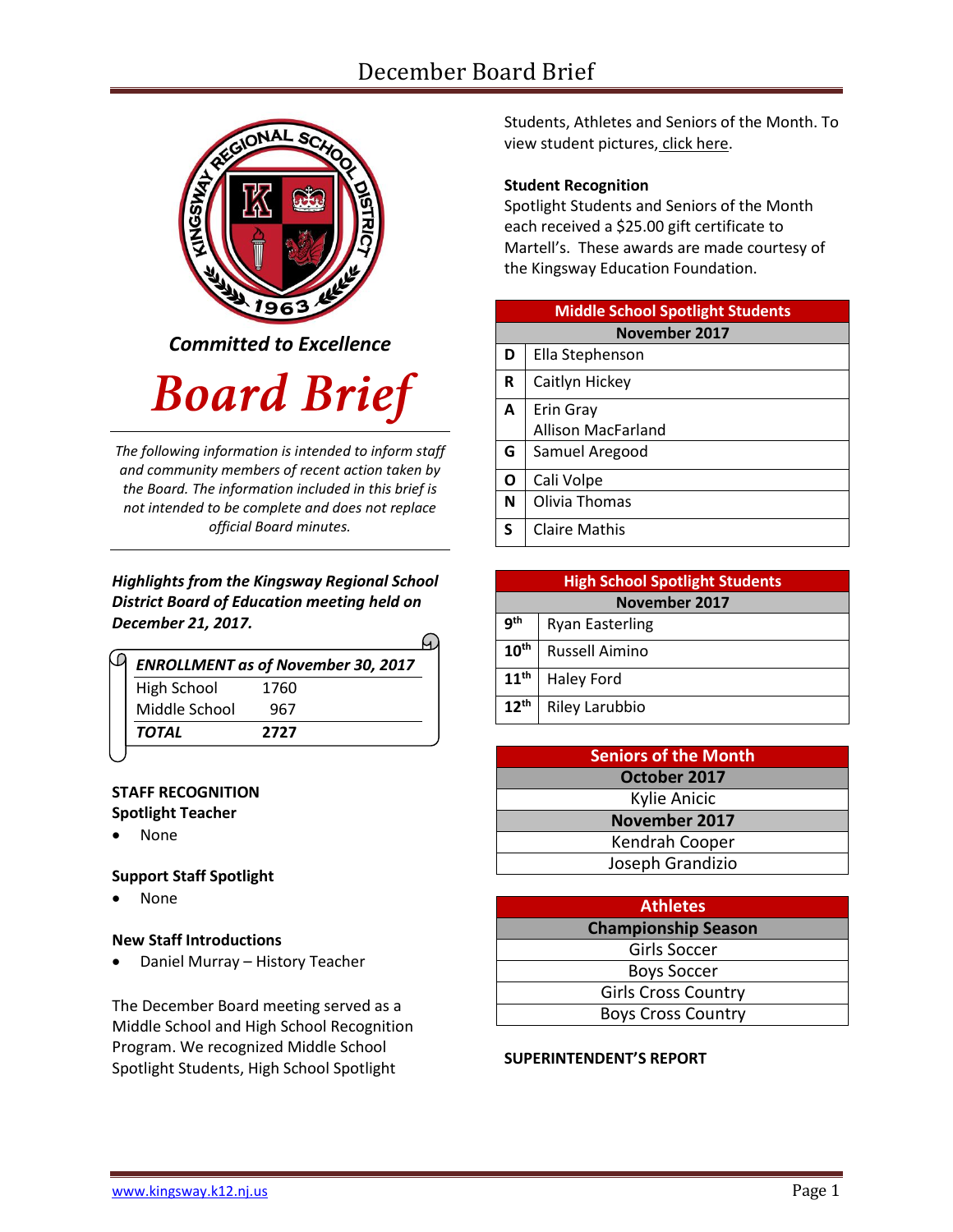Dr. Lavender updated the Board on a variety of topics related to the District, which included the following discussion item(s)…

- Winter Recess
- Attendance
- School Community Survey

#### **PRESENTATIONS**

 [Attendance & Calendar Survey Analyses,](https://www.krsd.org/Page/1453) Dr. Lavender

#### **ATTENDANCE SUMMARY**

*2017-2018 Monthly Average % of Students in Attendance for* November*:*

| 2017-2018 Monthly Average %<br>of Students in Attendance |                 |                                         |                            |
|----------------------------------------------------------|-----------------|-----------------------------------------|----------------------------|
| Grade<br>Level                                           | <b>Nov</b><br>℅ | 2017-<br>2018<br><b>YTD</b><br>Avg<br>% | Past<br>6 Year<br>Avg<br>℅ |
| 7                                                        | 95.9            | 97.0                                    | 95.4                       |
| 8                                                        | 93.7            | 96.0                                    | 94.8                       |
| <b>Total MS</b><br>Average                               | 94.8            | 96.5                                    | 95.1                       |
| 9                                                        | 95.0            | 95.6                                    | 94.7                       |
| 10                                                       | 94.5            | 95.5                                    | 94.0                       |
| 11                                                       | 94.5            | 95.3                                    | 93.1                       |
| 12                                                       | 92.6            | 94.4                                    | 92.0                       |
| <b>Total HS</b><br><b>Average</b>                        | 94.1            | 95.2                                    | 93.4                       |
| <b>District</b><br>Average                               | 94.5            | 95.8                                    | 94.2                       |

# **PERSONNEL District Employment**

- Non-Certified Staff:
	- Andrew Kidder (Maintenance/Grounds)
	- Howard Camp (Bus Driver)
- Substitute:
	- Alexis Damask (Per Diem Substitute Teacher)
- Geralyn Petruzzelli (Per Diem Substitute Teacher)
- Howard Camp (Per Diem Substitute Custodian)
- Jennifer Cressman (Per Diem Substitute Teacher)
- Leave of Absence:
	- Melinda Clunn (English as a Second Language Teacher)

## **High School Employment**

- Resignation:
	- Kyle McLaughlin (Paraprofessional)
	- Eric Teesdale (History Teacher)
- Schedule "B":
	- Various positions were approved.

#### **Middle School Employment**

- Resignation:
	- Allison Kennedy (Paraprofessional)
- Substitute:
	- Tara Reinerth (LTS SPED/English Teacher)
- Leave of Absence:
	- Antoinette Henry (Guidance Counselor)

## **FUNDRAISERS**

 **3/9/2018 Class of 2021.** The Class of 2021 will be hosting a Speedball Tournament. The funds earned will support the Class of 2021 events.

#### **FIELD TRIPS/ASSEMBLIES**

- **Between January 2018 and June 2018 –** The STEP SLE Program will be traveling to the Delaware Valley Veterinary Hospital.
- **Between January 2018 and June 2018 –** The STEP Independent Living Program will be traveling to the ShopRite of Glassboro.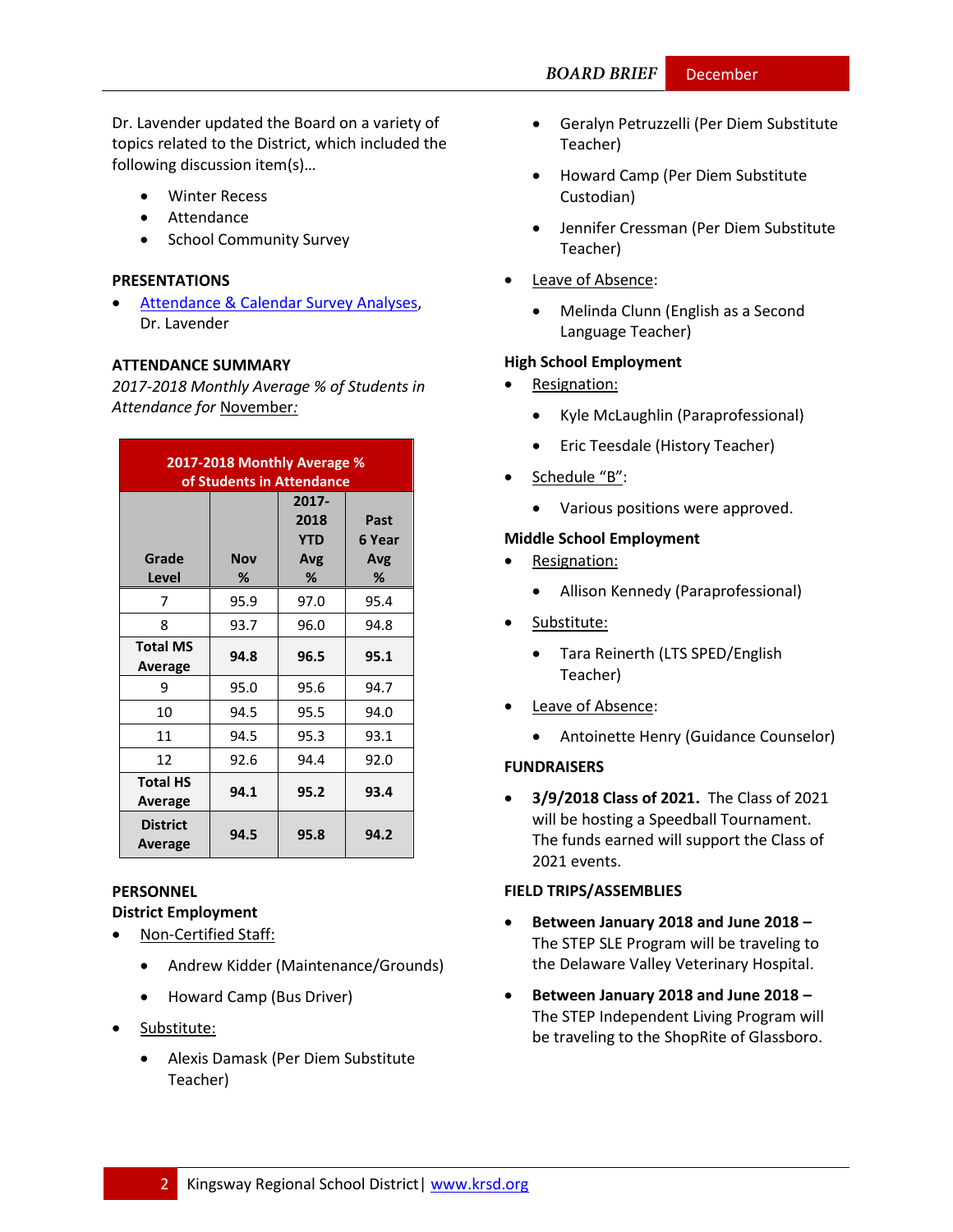**BOARD BRIEF** December

- **1/16/2018** The 11<sup>th</sup> and 12<sup>th</sup> grade STEP students will be traveling to the Harrison House Diner.
- $\bullet$  **1/23/2018** The BLA 10<sup>th</sup> grade students will be traveling to the Campbell Soup Corporate Headquarters.
- **2/2/2018 –** The Select Jazz Ensemble will be traveling to Shawnee High School.
- **2/10/2018** The Select Jazz Ensemble will be traveling to Upper Darby High School.
- **2/15/2018** The Renaissance students will be traveling to the Wilmington Delaware Trampoline Park.
- **2/23/2018 -** The Select Jazz Ensemble will be traveling to Pitman High School.
- **3/20/2018 –** The Middle School AAP group will be traveling to South Harrison Elementary School.
- **4/7/2018 -** The Select Jazz Ensemble will be traveling to Cinnaminson High School.
- **•** 4/11/2018 The BLA 10<sup>th</sup> grade students will be traveling to Virtua at Voorhees.
- **4/13/2018 or 4/14/2018 -** The Select Jazz Ensemble will be traveling to one of the high schools listed below:
	- Arcolo Intr. School
	- West High School
	- Souderton High School
- **5/30/2018 –** The Student Council will be traveling to Six Flags Great Adventure.

## **RESEARCH PROJECT(S)**

None

## **EMERGENCY DRILLS/CALLS**

| School/<br><b>Date</b> | <b>Time</b>     | <b>Drill</b>      |
|------------------------|-----------------|-------------------|
| <b>HS</b>              | Start: 12:34 PM | <b>Fire Drill</b> |
| 11/21/2017             | End: 12:41 PM   |                   |
| <b>HS</b>              | Start: 09:03 AM | Code Blue         |
| 11/30/2017             | End: 09:05 AM   | Drill             |
| <b>MS</b>              | Start: 01:45 PM | <b>Fire Drill</b> |
| 11/13/2017             | End: 01:58 PM   |                   |

| School/<br><b>Date</b> | Time            | <b>Drill</b>  |
|------------------------|-----------------|---------------|
| <b>MS</b>              | Start: 08:39 AM | Precautionary |
| 11/29/2017             | End: 08:44 AM   | Lockdown      |
|                        |                 | Drill         |

# **[POLICY](http://www.straussesmay.com/seportal/Public/DistrictPolicyTOC.aspx?id=f0cc945ef3894b8d9ad5f87d948ca425&PolicyID=)**

The Board recommended the following for **FIRST** reading for revisions and/or adoption.

• None

The Board recommended the following for **SECOND** reading for revisions and/or adoption.

None

## **PROGRAMS**

The Board approved the following programs:

None

## **SCHOLARSHIPS**

• None

#### **OUT OF DISTRICT/TWILIGHT PLACEMENT**

The Board approved the following out of district/twilight placement:

None

## **BUSINESS, FACILITIES & FINANCE**

- **The Board approved the Board Secretary's Report and Bill List.**
- **Receipt and Acceptance of Student Activity and Athletic Account Financial Reports.** The Board accepts as filed the Middle School, High School and Athletic financial reports for the period ending November 30, 2017.
- **Update Textbook list for 2017-2018.** The Board approved the updated textbook list for the  $2017 - 2018$  school year.
- **School Funding Litigation.** The Board approved to pursue **School Funding** [Litigation](https://www.krsd.org/cms/lib/NJ01912751/Centricity/Domain/375/FOR%20IMMEDIATE%20RELEASE%20Joint%20Press%20Release%20Kingsway%20and%20Swedesboro%2012-21-17.pdf) by joining suit filed by Newton Public Schools.